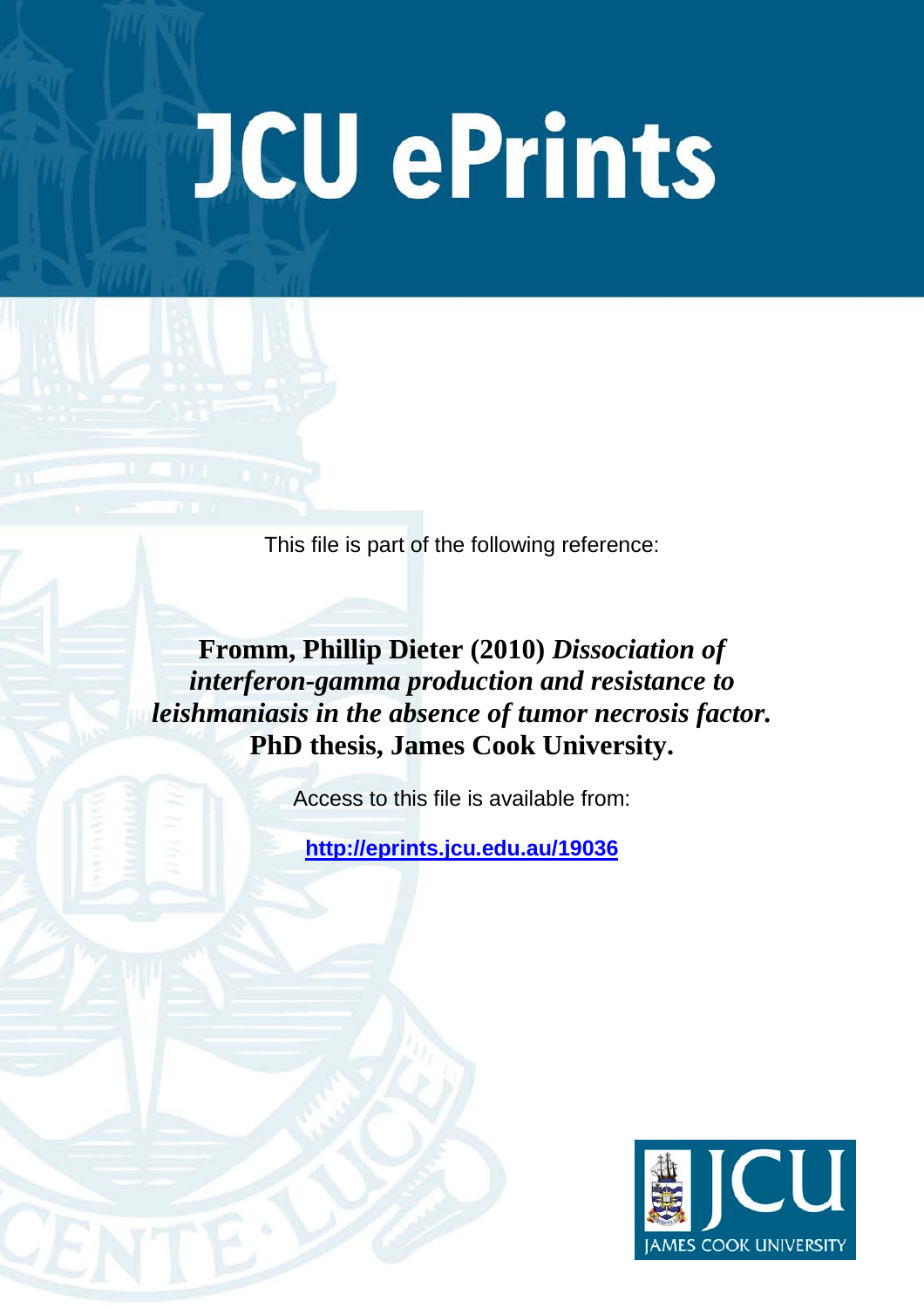## **Dissociation of interferon-gamma**

## **production and resistance to**

## **leishmaniasis in the absence of**

**tumor necrosis factor.**

**Phillip Dieter Fromm**

Thesis submitted

in October 2010

for the degree of Doctor of Philosophy

in the School of Pharmacy and Molecular Sciences

James Cook University.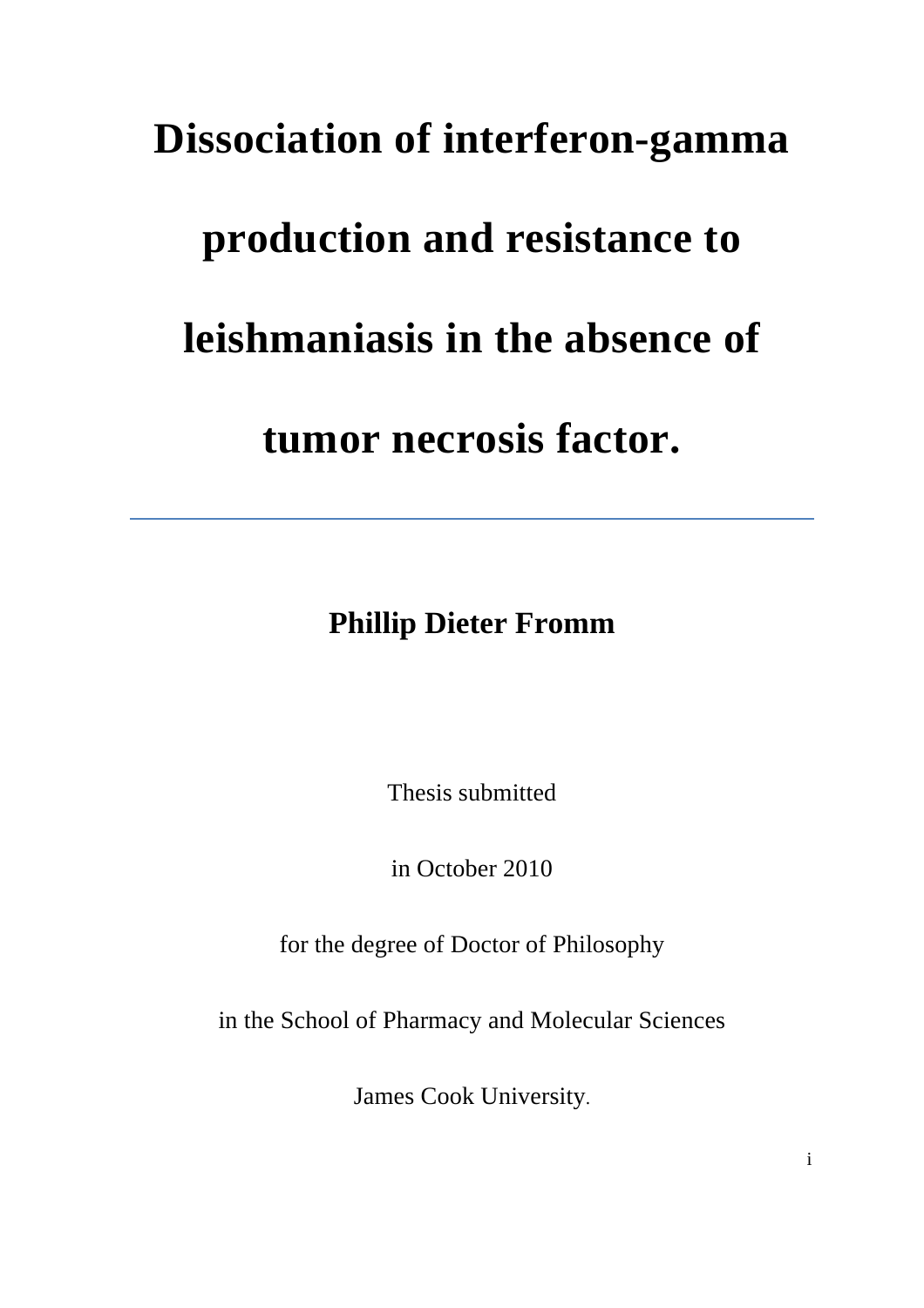#### **Acknowledgements**

My PhD thesis, while the culmination of several years of hard work, I feel represents only a fraction of what I have been fortunate to learn during my time as a higher degree research student. For this I must make special thanks to a number of people who have have been instrumental as teachers of philosophy. My primary supervisor Professor Heinrich Körner who provided both financial support in supporting research directly, and in keeping me on the strait and narrow, focusing my attention and ensuring that we were not isolated from the scientific community despite living in a regional centre.

I am also indebtedly grateful to Prof James Burnell, who I remember speaking to when I first decided to go back to University and who convinved me that a degree in Biochemistry and Molecular Biology was the way of the future. Secondly, Prof. Alan Baxter, who introduced me to the four cardinal qualities of a scientist, "A scientist must be concise, precise, accurate and specific", as well as instilling the idea of multiple hypothesis testing in statistical analysis, and who was always willing to share a dram of single malt.

I am also grateful for the ongoing effort of bringing well renowned immunologists to Townsville as part of the seminar program within the School of Pharmacy and Molecular Sciences as well as the opportunity to interact personally and discuss not only my research but career paths and life as a scientist in Australia in an informal manner. While many of these people would not know me from a bar of soap, I am grateful for their sage words and advice.

To my colleagues and friends Julie Fletcher, Nicole Gerlach, Tim Donovan, Yasmin Antwerger for helping to keep me sane and always being willing to share a glass of wine at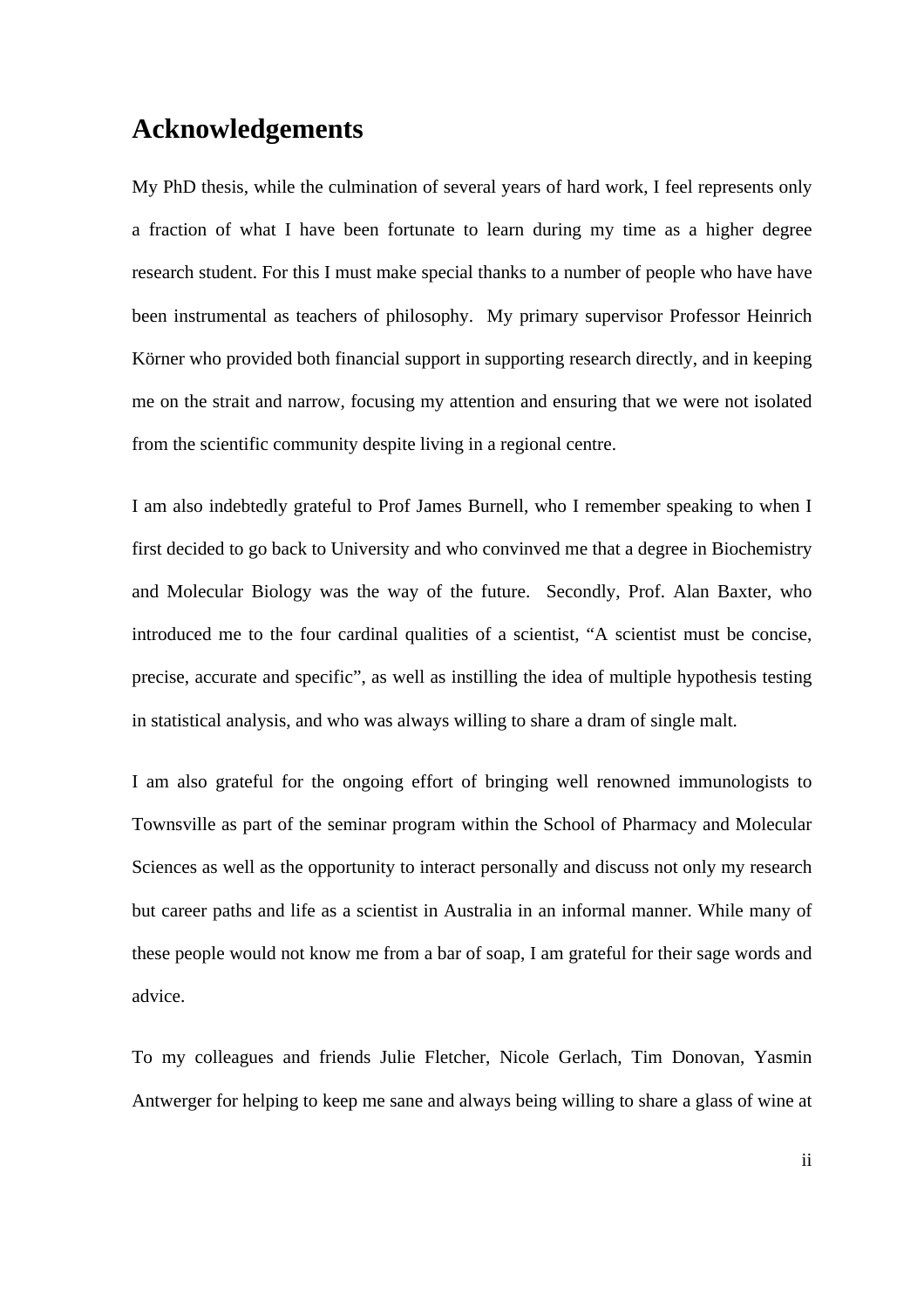the end of a long week. Finally, a special thanks to my family, for being supportive of the changes in direction my life has taken. Since starting down this road I can honestly say that I am delighted to see how much I have enjoyed the journey so far and I am looking forward to seeing how this journey will proceed.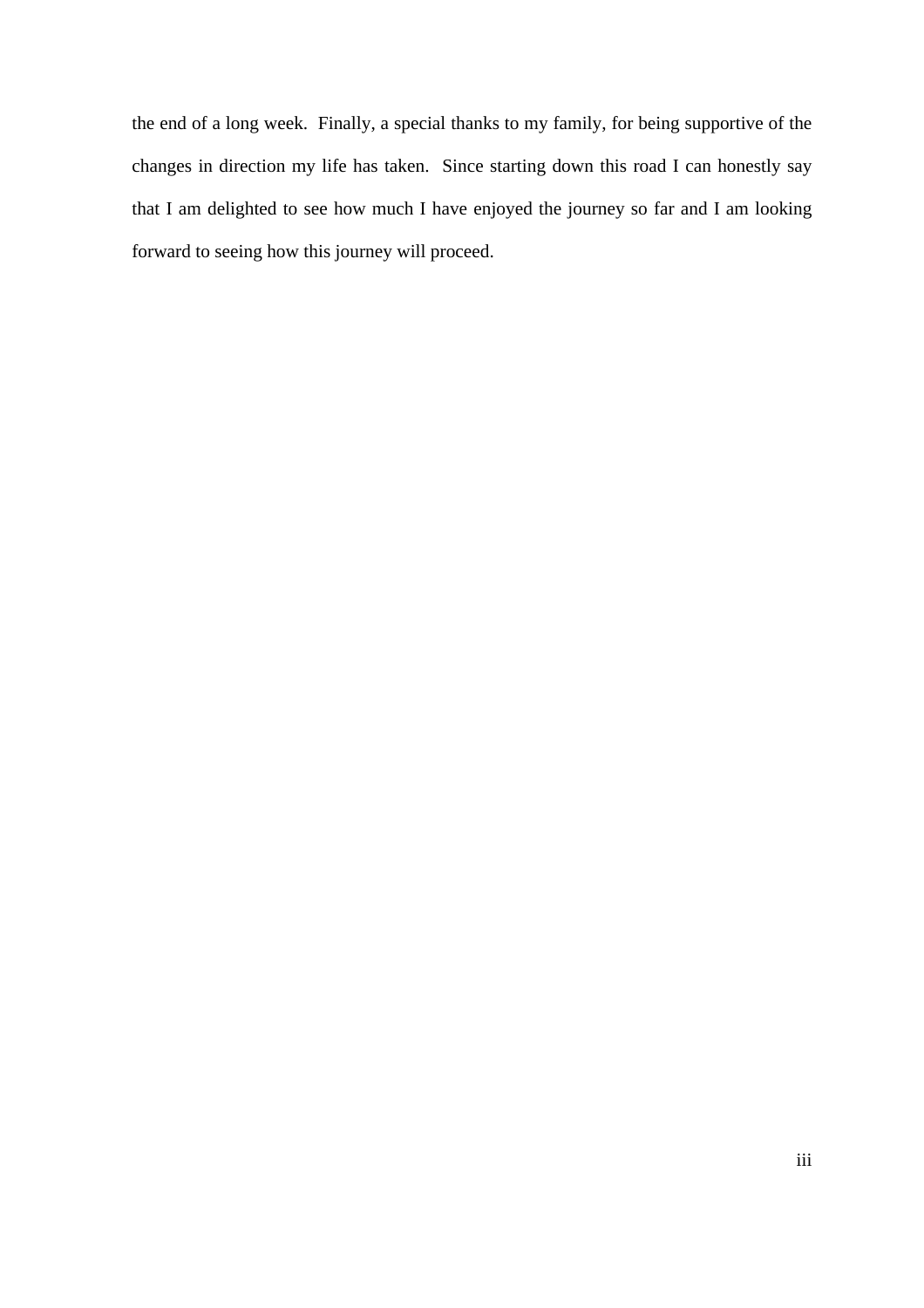#### **Statement on the contribution of others.**

*Chapter 2 The role of TNF in parasitic diseases: Still more questions than answers.*

"TNF and its two receptors" was written by Phillip Fromm and Dr. Heinrich Korner

"TNF a caveat" was written by Dr. Heinrich Korner

"TNF and its receptors in Malaria" was written by Dr. Brendan McMorran

"The role of TNF and TNF receptors in toxoplasmosis" was written by Dr. Dirk Schlüter

"TNF in experimental trypanosomiasis" was written by Dr. Heinrich Korner and Phillip Fromm

"TNF in experimental cutaneous Leishmaniasis" was written by Phillip Fromm and Dr. Heinrich Korner

Phillip Fromm prepared and compiled all tables

*Chapter 3 Dissociation of Interferon-*γ *production and resistance to experimental cutaneous leishmaniasis in mice lacking Tumor necrosis factor.*

Dr. Christian Engwerda provided membrane TNF mice and provided critical appraisal of the manuscript

Dr. Christian Bogdan provided assistance with macrophage infection experiments and provided critical appraisal of the manuscript.

*Chapter 5 Changes in the inflammatory monocytic response in rapidly fatal experimental cutaneous Leishmaniasis in the absence of TNF.*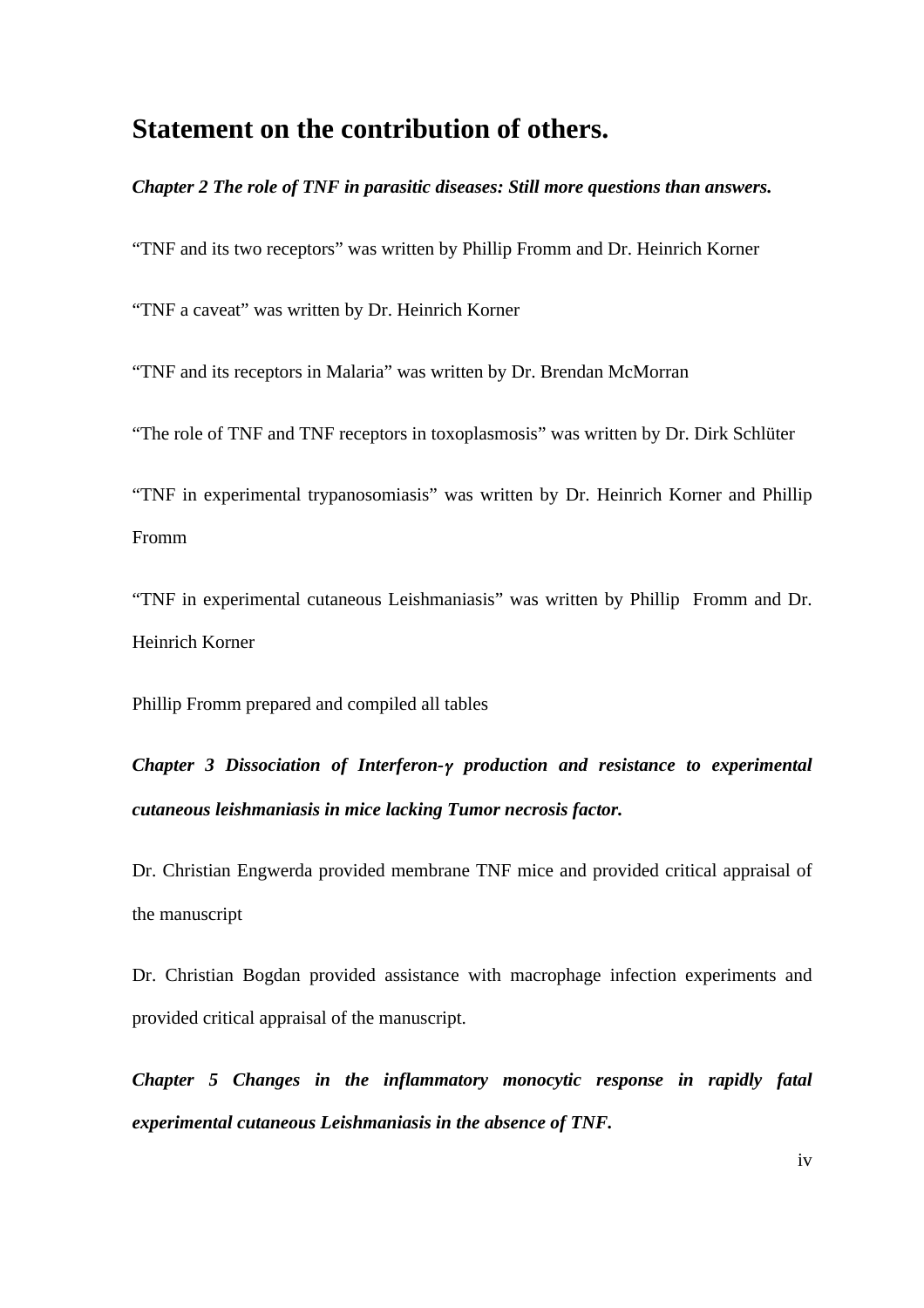CCR2 Monoclconal antibodies were provided by Dr. Matthias Mack

Dr. Jonathon Sedgewick, Dr. Christian Engwerda and Dr. Laura Helming provided critical appraisal of the manuscript.

#### *Financial Support*

Australian Postgraduate Award

ARC/NHMRC Research Network for Parasitology

European Macrophage and Dendritic Cell Society

James Cook University School of Pharmacy and Molecular Sciences Logan Award

James Cook University Graduate Research Scheme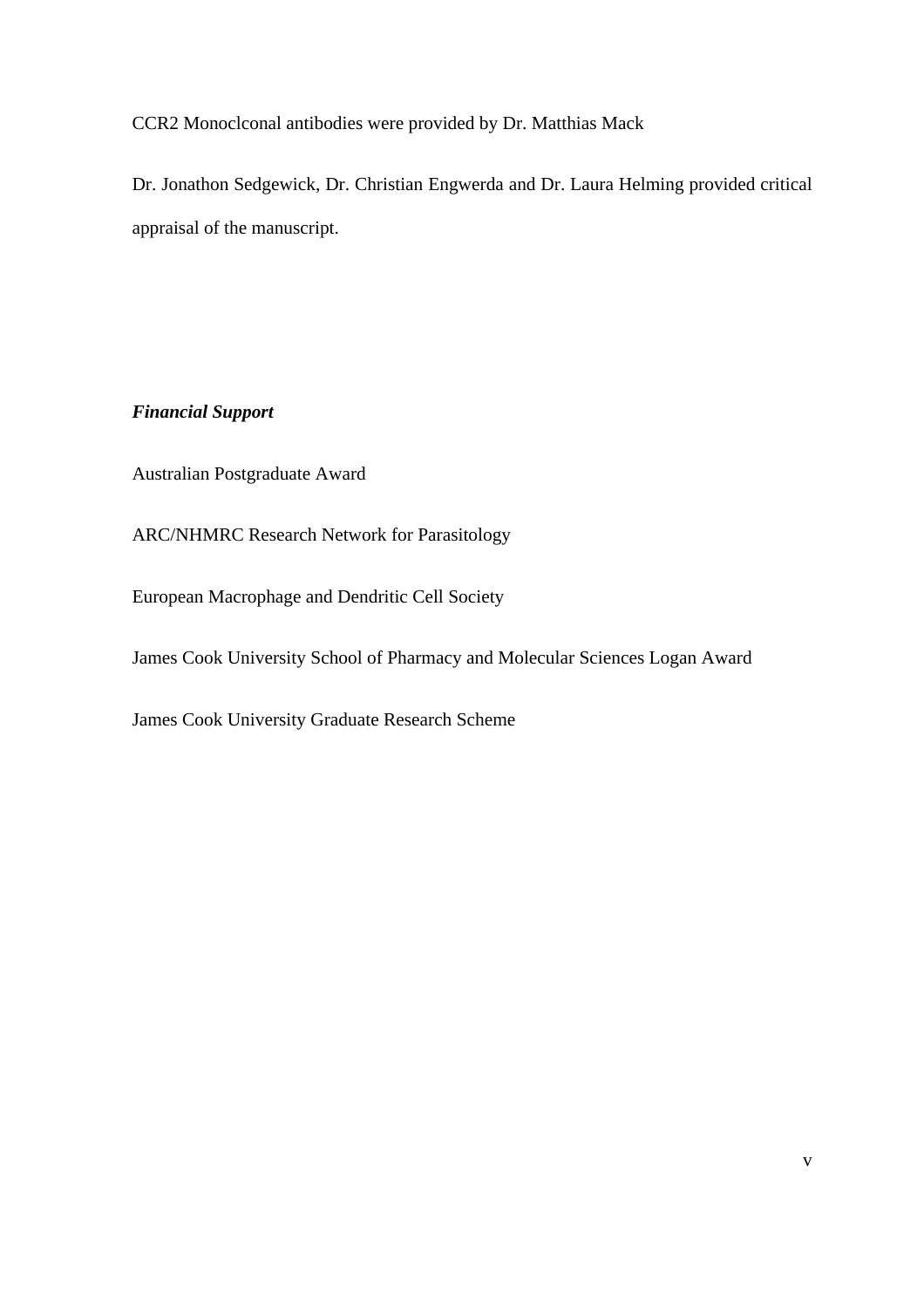#### **Statement on Access of Thesis**

I, the undersigned, the author of this work, understand that James Cook University will make this thesis available for use within the University Library and, via the Australian Digital Theses Network, for use elsewhere.

I understand that, as unpublished work, a thesis has significant protection under the Copyright Act and I do not wish to place any further restriction on access to this work.

\_\_\_\_\_\_\_\_\_\_\_\_\_\_\_\_\_\_\_\_\_\_\_\_\_\_\_\_\_\_\_\_\_\_\_\_\_\_\_\_\_\_

\_\_\_\_\_\_\_\_\_\_\_\_\_\_\_\_\_\_\_\_\_\_\_\_\_\_\_\_\_\_\_\_\_\_\_\_\_\_\_\_\_\_

#### **Declaration of Ethics**

The research presented in this thesis was conducted within the guidelines of the James Cook University Statement and Guidelines on Research Practices which is based on the NHMRC Australian Code for the Responsible Conduct of Research (2007). The proposed research methodology received approval from the James Cook University Animal Ethics Committee (A1170 and A1492).

#### **Copyright Declaration**

Every reasonable effort has been made to gain permission and acknowledge the owners of copyrighted material. I would be pleased to hear from nay copyright owner who has been ommitted or incorrectly acknowledged.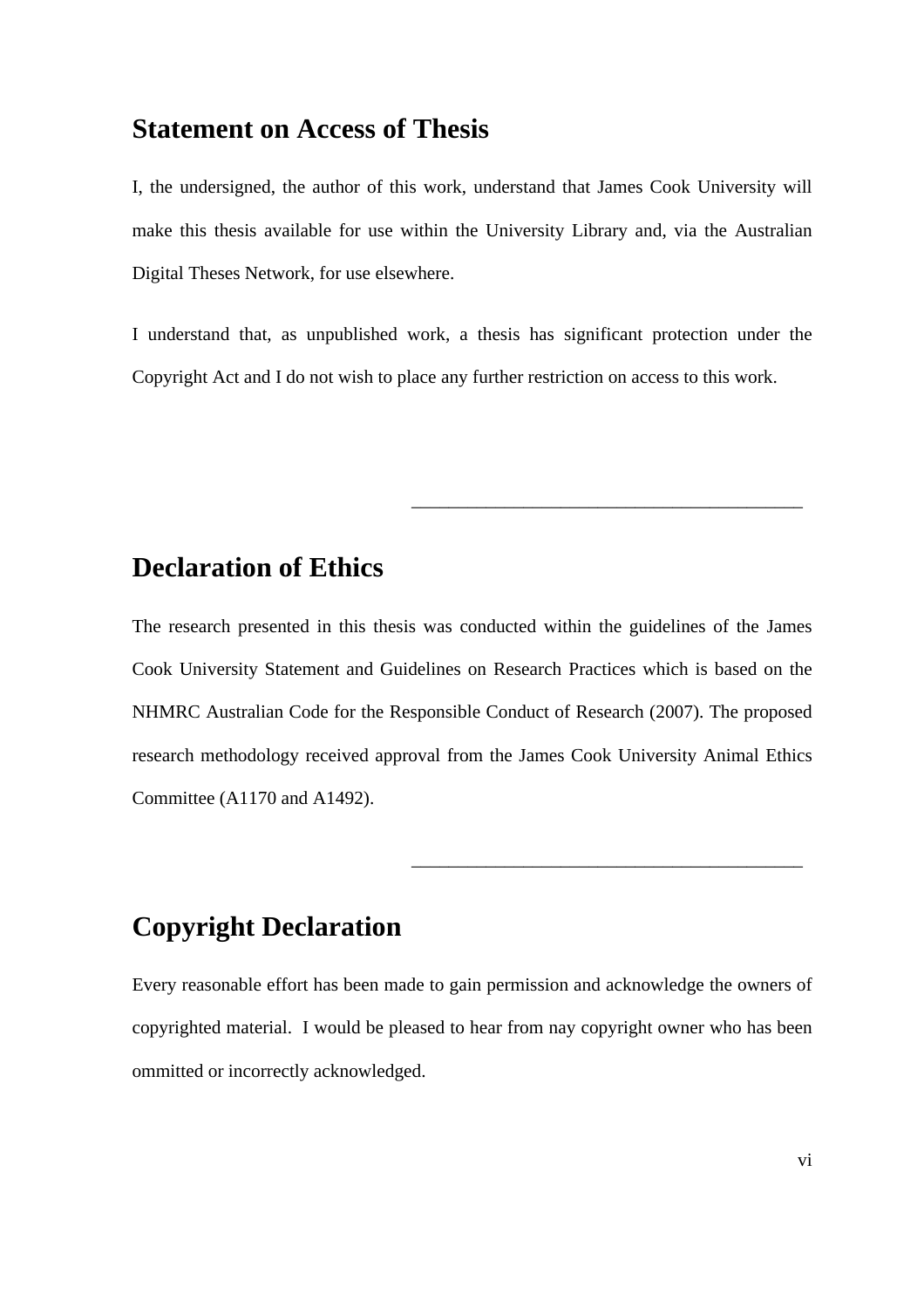### **Abbreviations**

| <b>AICD</b>  | Activation induced cell death             |
|--------------|-------------------------------------------|
| <b>B6</b>    | C57BL/6                                   |
| <b>CBA</b>   | Cytometric bead array                     |
| cDC          | Conventional dendritic cell               |
| <b>ECM</b>   | Experimental Cerebral Malaria             |
| eGFP         | <b>Enhanced Green Fluorescent Protein</b> |
| <b>ELISA</b> | Enzyme linked immunosorbent assay         |
| FoxP3        | Forkhead box P3                           |
| Gata3        | GATA binding protein 3                    |
| H2           | Histocompatability 2                      |
| IFΝγ         | Interferon gamma                          |
| $IL-4$       | Interleukin 4 protein                     |
| $II-4$       | Interleukin 4 gene-                       |
| $IL-10$      | Interleukin 10 protein                    |
| II10         | Interleukin -10 gene                      |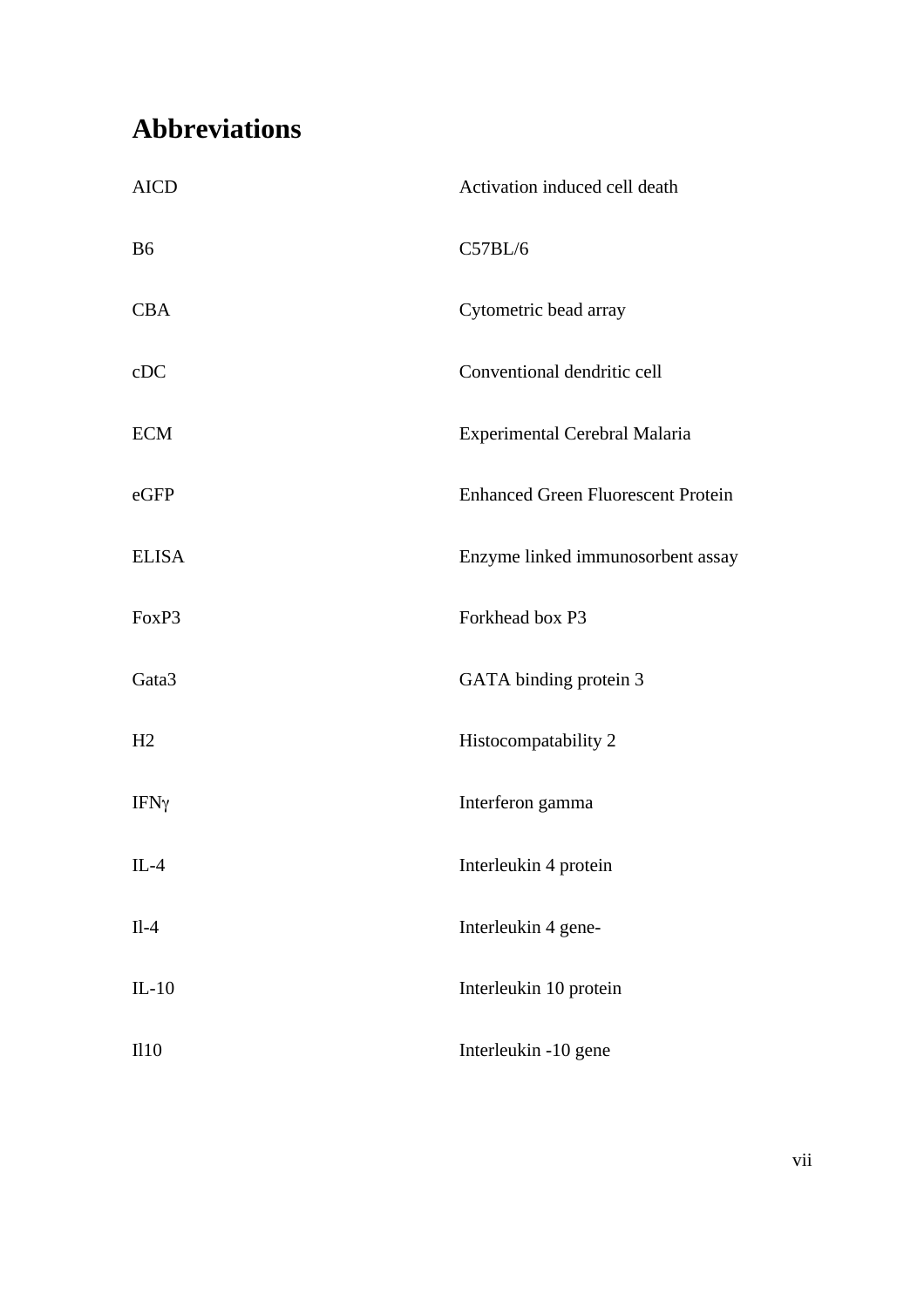| $IL-17A$    | Interleukin 17 A protein                                              |
|-------------|-----------------------------------------------------------------------|
| $II-17A$    | Interleukin 17 A gene                                                 |
| <b>iNOS</b> | Inducible Nitric Oxide Synthase                                       |
| kDa         | KiloDalton                                                            |
| <b>LACK</b> | Leishmania homolog of receptor for<br>activated c- kinase             |
| LN          | Lymph node                                                            |
| $LT\alpha$  | Lymphotoxin alpha                                                     |
| $LT\beta$   | Lymphotoxin beta                                                      |
| <b>MHC</b>  | Major Histocompatability Complex                                      |
| Mo-DC       | Monocyte derived Dendritic Cell                                       |
| $N$ $FKB$   | nuclear factor of kappa light polypeptide<br>gene enhancer in B-cells |
| NO          | Nitric Oxide                                                          |
| <b>OVA</b>  | Ovalbumin                                                             |
| <b>PBS</b>  | Phosphate Buffered Saline                                             |
| pLN         | Popliteal lymph node                                                  |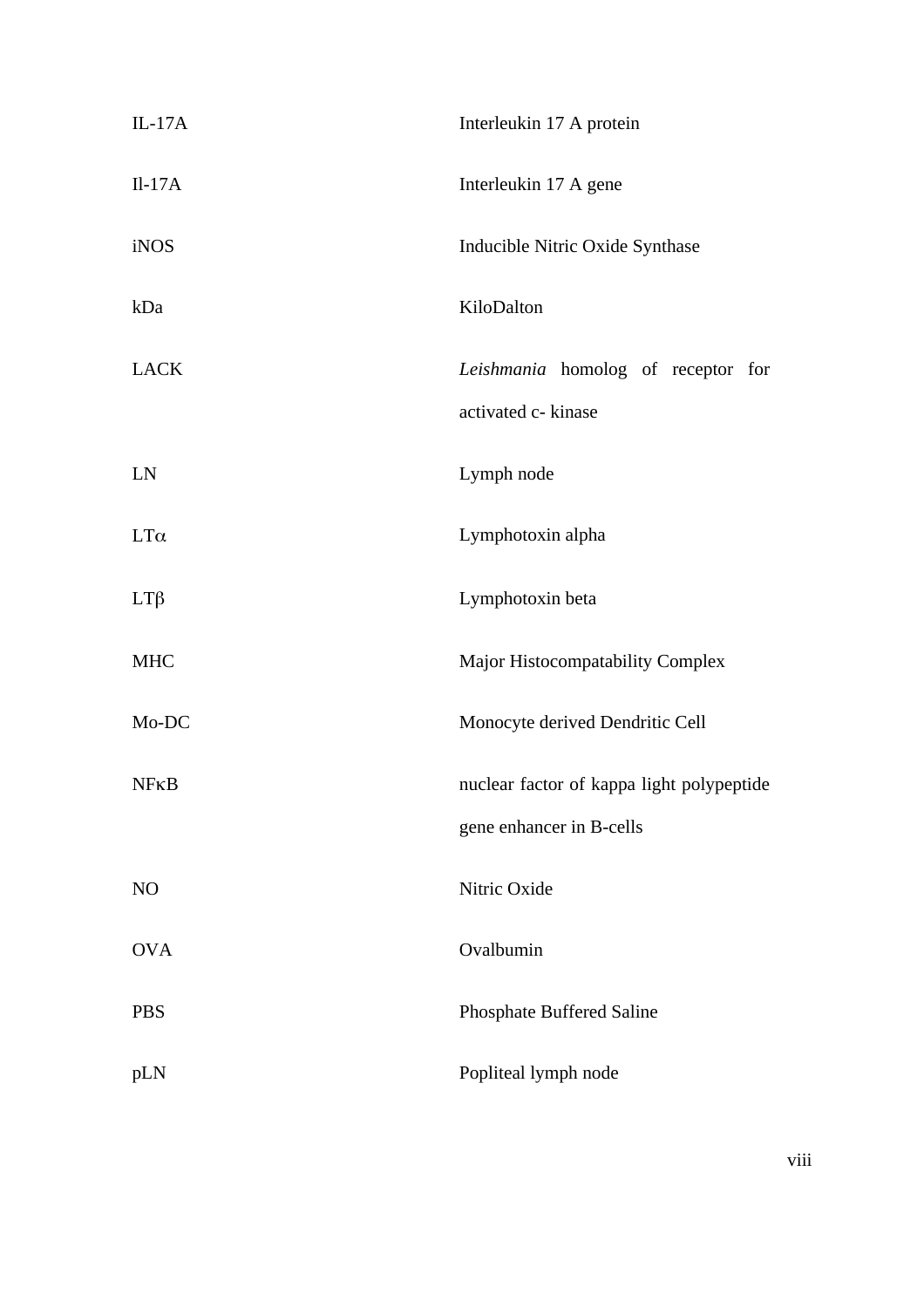| Rorc            | See RorT                                                          |
|-----------------|-------------------------------------------------------------------|
| $Ror\gamma T$   | retinoic acid receptor-related orphan<br>receptor gamma           |
| <b>T</b> bet    | See Tbx21                                                         |
| Tbx21           | T box family of transcription factors                             |
| <b>TCR</b>      | T cell receptor                                                   |
| Th1             | T helper 1                                                        |
| Th <sub>2</sub> | T helper 2                                                        |
| <b>TIM</b>      | <b>TNF</b><br>receptor-associated<br>factor<br>interacting motifs |
| <b>Tnf</b>      | Tumor necrosis factor - gene                                      |
| <b>TNF</b>      | Tumor necrosis factor - protein                                   |
| TNFR1           | TNF receptor 1 (p55,p60)                                          |
| TNFR2           | TNF receptor 2 (p75, p80)                                         |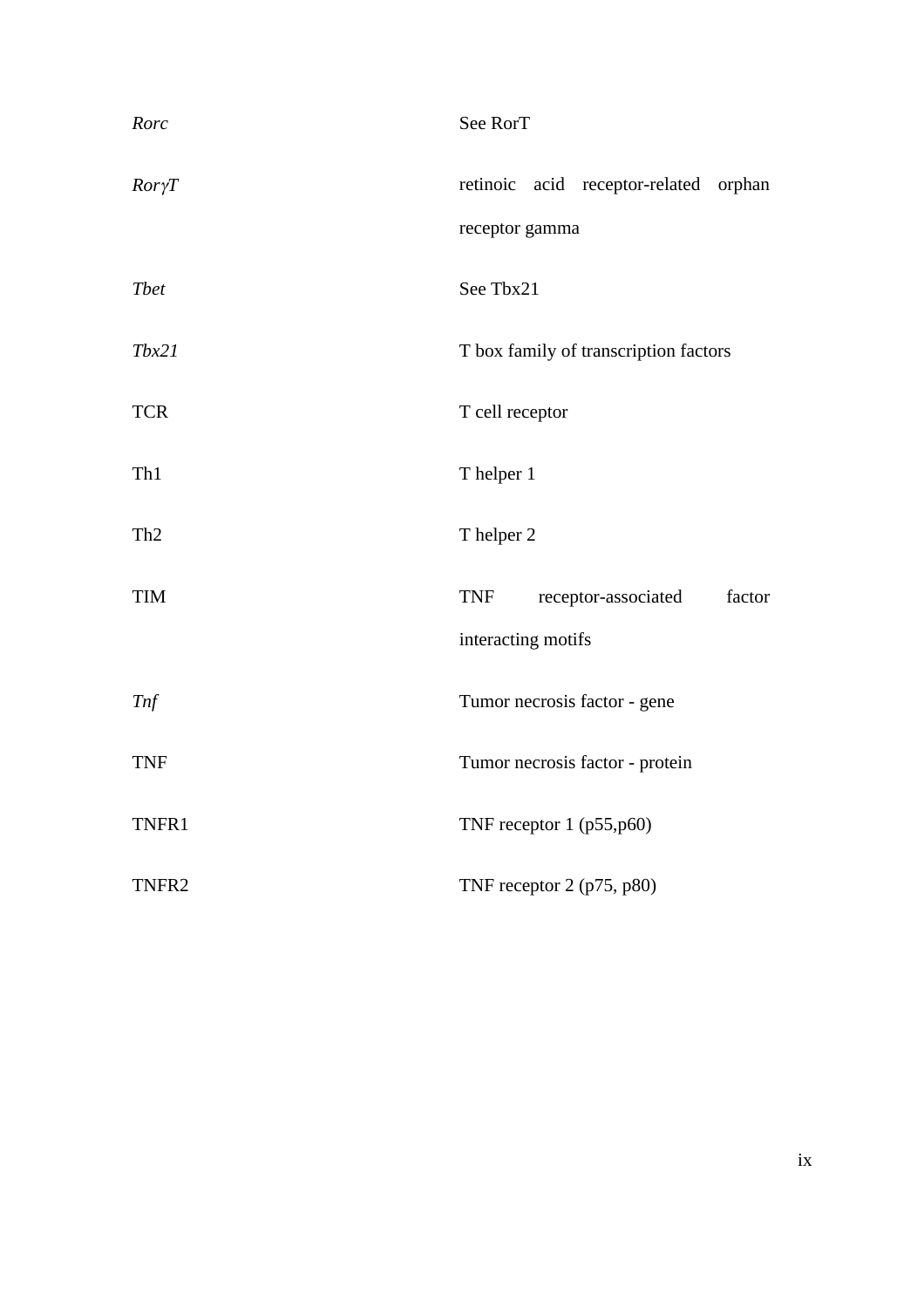#### **Abstract**

The delineation of T helper 1(Th1) and T helper 2 (Th2) responses in promoting resistance and susceptibility to experimental cutaneous leishmaniasis has provided a substantial contribution to the understanding of the molecular basis of T cell differentiation in the context of infectious disease. Dysregulation of these processes renders the host susceptible to disease pathogenesis or immuno-pathology. Yet, the paradigm of resistance and susceptibility fails if the adaptive immune systems is not coupled adequately to the innate immune system. The pleiotropic cytokine Tumor necrosis factor (TNF) is involved in numerous aspects of homeostatic and inflammatory processes involved with immune cell function. Dysregulation of TNF production is associated with autoimmune diseases such as Rheumatoid Arthritis, or can render the host susceptible to infectious diseases. The mechanisms however, by which the overproduction of, or the lack of TNF promotes these extreme outcomes is still relatively unknown. Here, I analsysed the genetic contribution of the different major components of the TNF signalling family to elucidate how TNF confers protection to infection with the intracellular protozoan parasite *Leishmania major*.

Co-operative induction of inducible nitric oxide synthase (iNOS) in mononuclear phagocytes by Interferon gamma and TNF provides the basis for an effective immune response to *L. major*. In the absence of TNF the normally resistant C57BL/6 mouse strain develops a fatal visceralising form of leishmaniasis. Protection from this fatal outcome is dependent on the expression of the trans-membrane but not the soluble form of TNF through an interaction with TNFR1, however the mechanism by which this interaction confers protection remains unknown.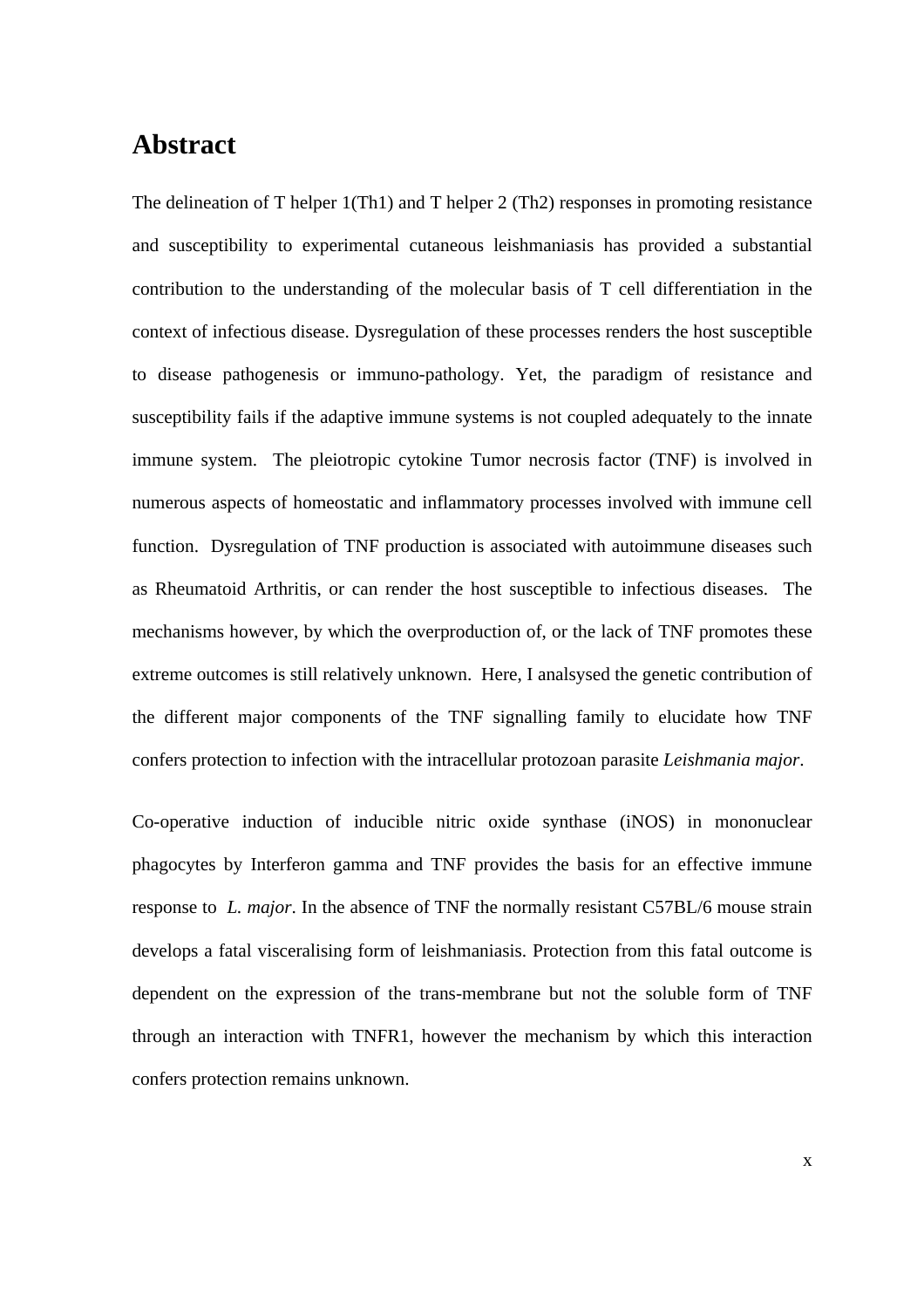Here I demonstrate that this susceptibility to infection does not result from altered  $CD4^+$ effector T cell differentiation or inpaired induction of iNOS. T cell activation is greatly increased in the absence of TNF, however enhancement of activation as measured by increased CD44 expression does not reflect positively on the clinical outcome. CD44<sup>+</sup> CD4<sup>+</sup> T cells from *L. major* infected TNF-deficient mice showed similar transcriptional up-regulation of both *Tbx-21* and *Ifn-*γ compared to WT controls but showed reduced expression of both *Gata-3* and *Il-10* indicating a more polarized T cell response. This was similarly accompanied by increased levels of IFN-γ that was observed locally and systemically in the absence of either TNF or TNFR1. The up-regulation of IFN-γ in both resistant B6.WT and susceptible B6.TNF-deficient mouse strains correlated with the induction of iNOS that was predominantly expressed by infiltrating  $CCR2<sup>+</sup>$  inflammatory monocytes. Despite equivalent induction of iNOS in both the lesion and draining lymph node, expression of iNOS and location of *L. major* amastigotes showed distinct cellular compartmentalization. While iNOS expression was restricted to  $CCR2<sup>+</sup>$  inflammatory monocytes, a novel CD11b<sup>+</sup>, iNOS<sup>-</sup>, Ly6G<sup>-</sup>, Ly6C<sup>low</sup>, CCR2<sup>low</sup> population was observed that was highly parasitised and accumulated exclusively in the absence of either TNF or TNFR1 in the draining lymph node. The capacity for these  $CD11b^+$ , iNOS,  $Ly6G$ , Ly6 $C^{\text{low}}$ , CCR2<sup>low</sup> cells to become highly parasitised did not result from any intrinsic deficit of TNFR signalling. Rather, mixed bone marrow chimeras showed that this sensitivity to *L. major* parasitism results from external cues generated upstream of monocyte and macrophage activation that renders these cells susceptible to infection.

These data demonstrate a unique role for TNF in the coupling of innate and adaptive immune responses through modulating the development of infiltrating myeloid cells that have different leishmanicidal potentials and reflect a state of susceptibility to intracellular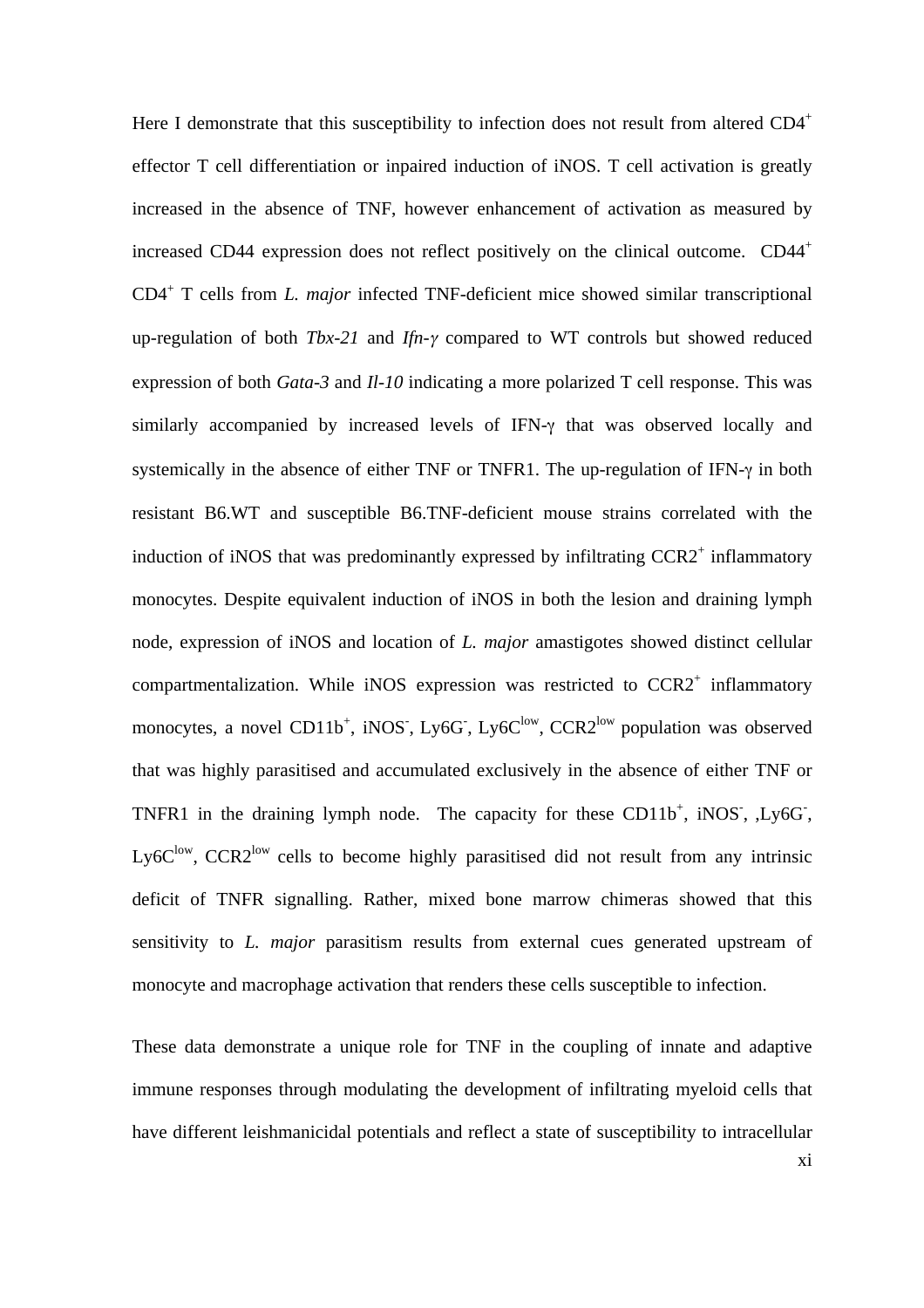infection to *L. major* rather than promoting direct leishmanicidal functions *in vivo*.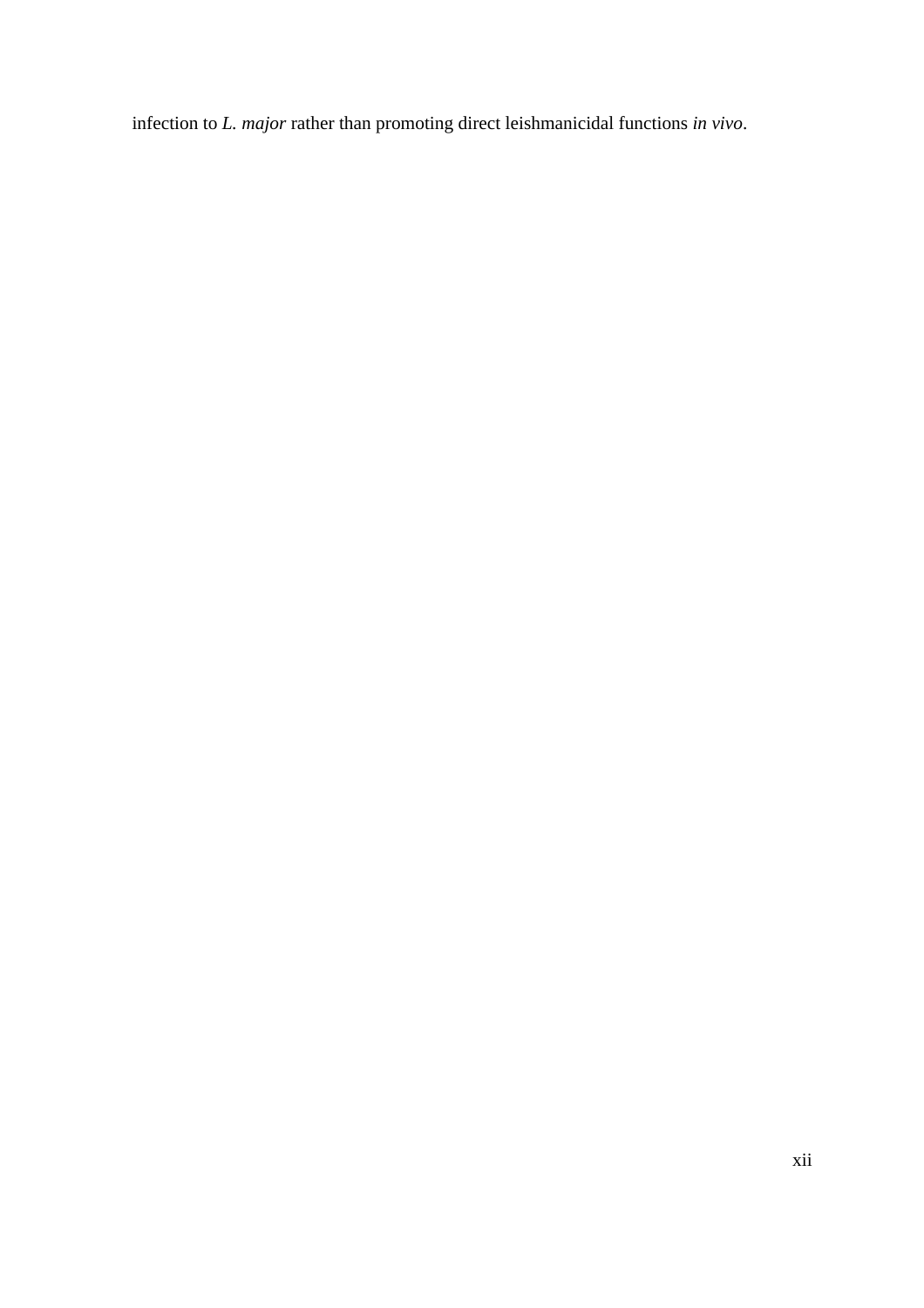## **Manuscripts and Presentations Arising From This Thesis.**

Korner, H., McMorran, B., Schluter, D., and Fromm, P. (2010). The role of TNF in parasitic diseases: Still more questions than answers. Int J Parasitol *40*, 879-888.

Roomberg, A., Kling, J., Fromm, P., and Korner, H. (2010). Tumor necrosis factor negative bone marrow-derived dendritic cells exhibit deficient IL-10 expression. Immunol Cell Biol.

Wiede, F., Roomberg, A., Cretney, E., Lechner, A., Fromm, P., Wren, L., Smyth, M.J., and Korner, H. (2009). Age-dependent, polyclonal hyperactivation of T cells is reduced in TNF-negative gld/gld mice. J Leukoc Biol *85*, 108-116.

Hansen, E., Krautwald, M., E., M.A., Stuchbury, G., Fromm, P., Steele, M.S., Schulz, O., Garcia, O.B., Castillo, J., Körner, H., and Münch, G. (2010). A versatile high throughput screening system for the simultaneous identification of anti-inflammatory and neuroprotective compounds. Journal of Alzheimer's disease *19*, 1875-89.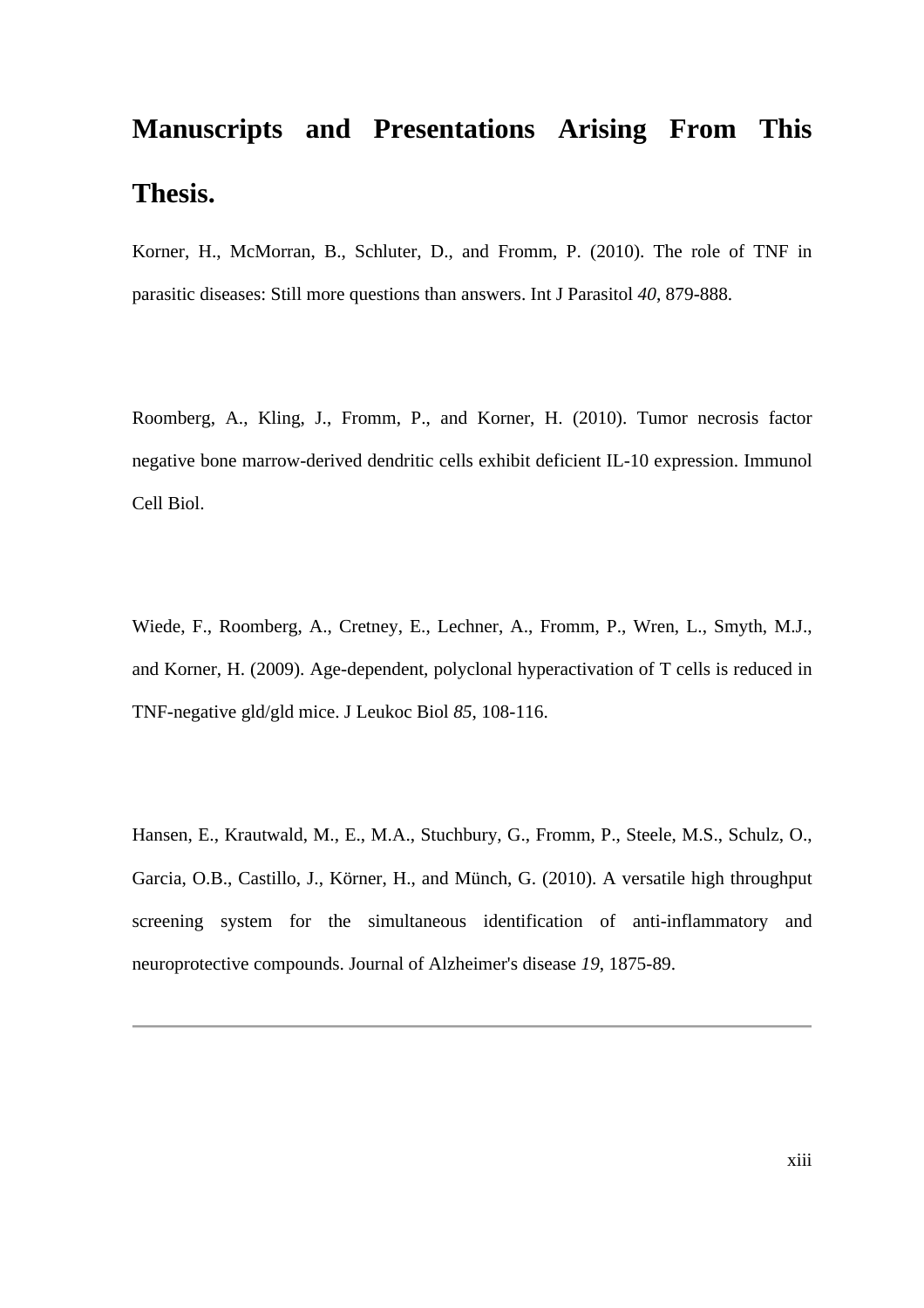**Phillip Fromm**, Heinrich Körner. Dissociation of Interferon gamma and resistance to murine Leishmaniasis in the absence of TNF. Brisbane Immunology Group Annual Conference; 2010 Invited Session talk.

**Phillip Fromm**, Heinrich Körner Fatal Leishmaniasis despite iNOS production in the absence of TNF. Australasian Society of Immunology Annual conference 2009 - Immune Responses to Infectious Diseases -Workshop talk.

Alicia Roomberg, **Phillip Fromm**, Florian Wiede, Heinrich Körner. CCR6 modifies germinal centre reaction and secretion of immunoglobulin through modulation of follicular T helper cell activation. - Brisbane Immunology Group Annual Conference - Post Graduate Talk- 2009

**Phillip Fromm**, Christian Bogdan, Heinrich Körner. Up-regulation of IL-6 in TNFdeficient mice correlates with a fatal outcome of Leishmania major despite a strong IFNγ response. - Australian Society of Immunology Annual Conference 2009 - Immunological Challenges in the 21st Century - Poster Presentation

**Phillip Fromm**, Heinrich Körner. Infection of TNF-deficient mice with *L. majo*r results in dysregulated cytokine expression and a skewed Regulatory T cell response. - Brisbane Immunology Group Annual Conference – Poster Presentation 2008.

**Phillip Fromm**, Heinrich Körner. TNF-deficient mice exhibit significant changes in the cell-mediated immune response to *L. major.* -Brisbane Immunology Group Annual Conference- Post Graduate Talk- 2007.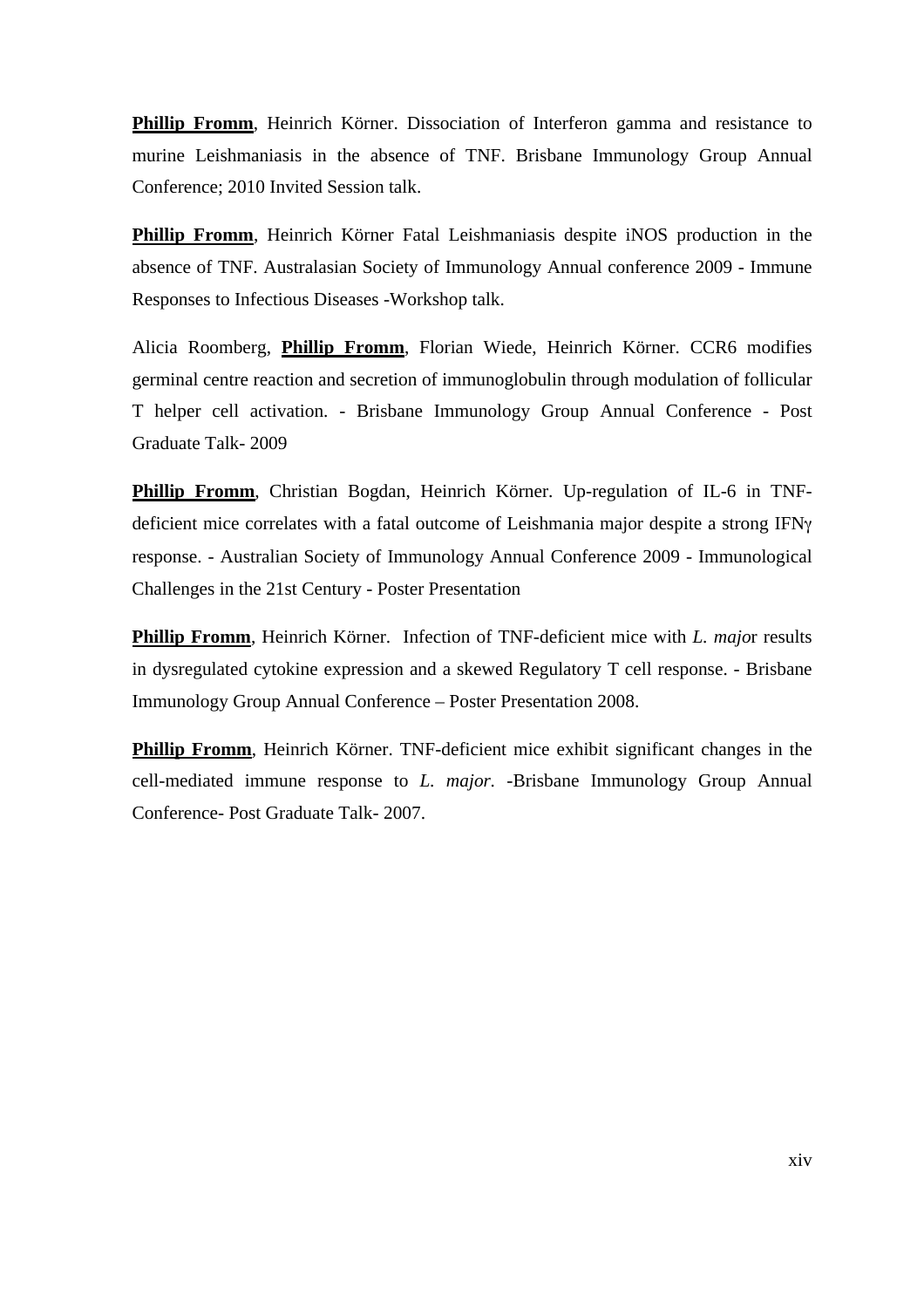### **Table of Contents**

| CHAPTER 2: THE ROLE OF TNF IN PARASITIC DISEASES: STILL MORE QUESTIONS THAN        |  |
|------------------------------------------------------------------------------------|--|
| 20<br><b>ANSWERS</b>                                                               |  |
|                                                                                    |  |
|                                                                                    |  |
|                                                                                    |  |
| Role of the proinflammatory cytokine TNF and its receptors in parasitic diseases25 |  |
|                                                                                    |  |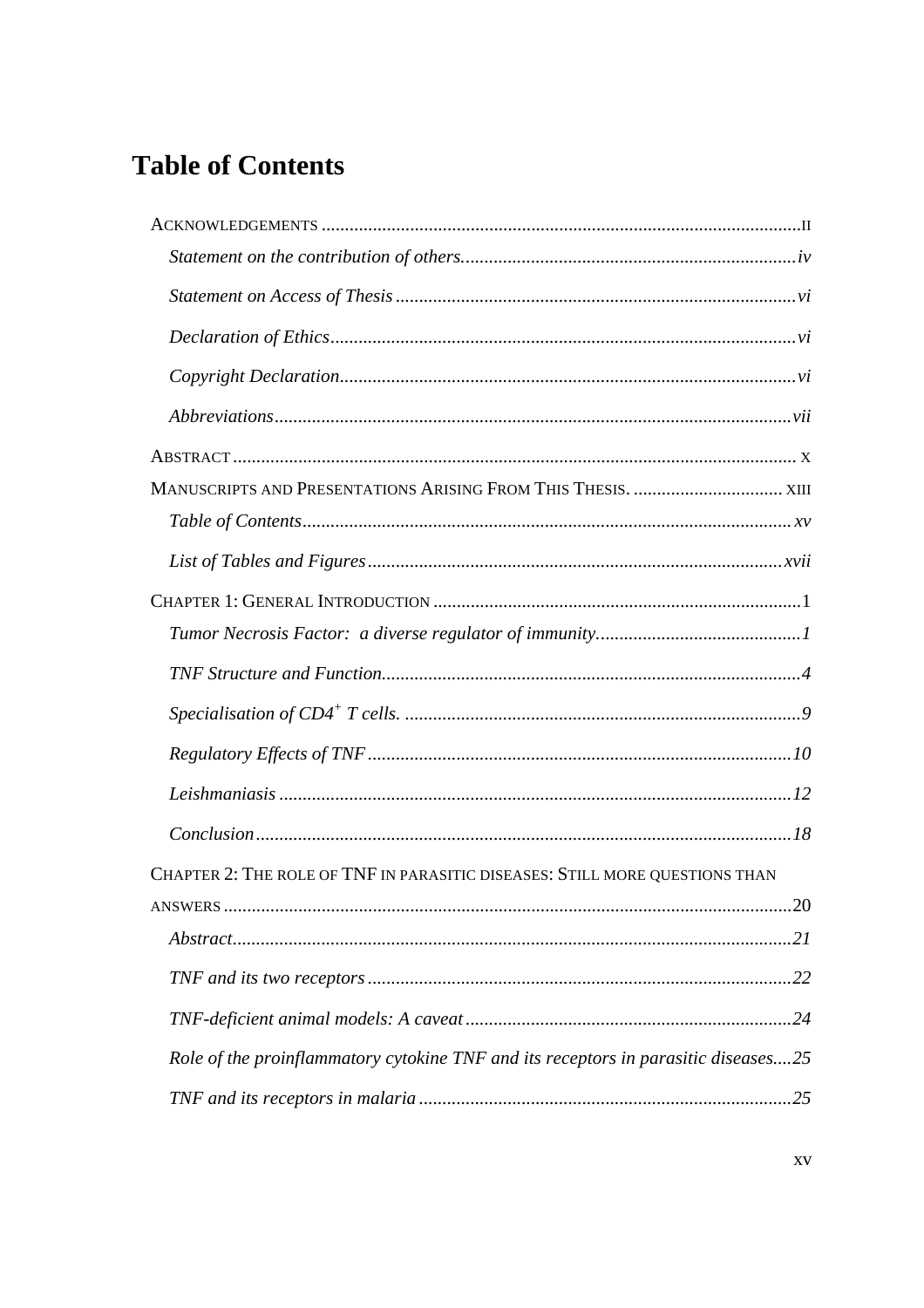| CHAPTER 3: FATAL LEISHMANIASIS DESPITE A STRONG TH-1 TYPE RESPONSE45                 |  |
|--------------------------------------------------------------------------------------|--|
|                                                                                      |  |
|                                                                                      |  |
|                                                                                      |  |
|                                                                                      |  |
| CHAPTER 4: MODIFICATION OF CD4 <sup>+</sup> T CELL RESPONSES TO LEISHMANIASIS IN THE |  |
|                                                                                      |  |
|                                                                                      |  |
|                                                                                      |  |
|                                                                                      |  |
|                                                                                      |  |
| CHAPTER 5: CHANGES IN THE INFLAMMATORY MONOCYTIC RESPONSE IN RAPIDLY FATAL           |  |
| EXPERIMENTAL CUTANEOUS LEISHMANIASIS IN THE ABSENCE OF TNF. 97                       |  |
|                                                                                      |  |
|                                                                                      |  |
|                                                                                      |  |
|                                                                                      |  |
|                                                                                      |  |
|                                                                                      |  |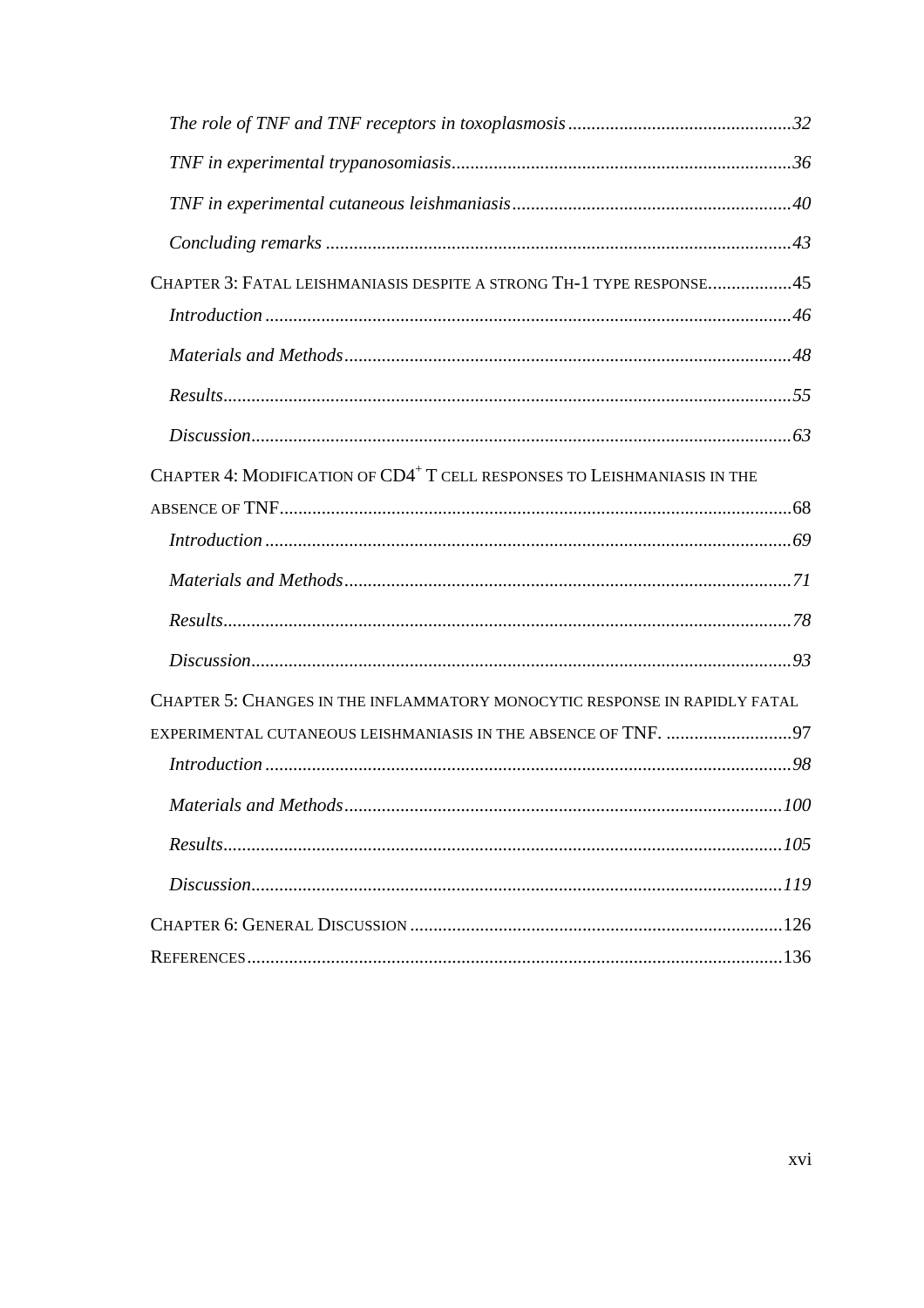## **List of Tables and Figures**

| FIGURE 1.1 GENETIC LOCALIZATION OF MURINE TNF WITHIN CHROMOSOME 172                                                                                                                                  |
|------------------------------------------------------------------------------------------------------------------------------------------------------------------------------------------------------|
|                                                                                                                                                                                                      |
| FIGURE 1.3 TNF EXISTS IN MEMBRANE BOUND AND SOLUBLE ISOFORMS THAT EXERT<br>BIOLOGICAL EFFECTS THROUGH TWO RECEPTORS, TNFR1 AND TNFR2. 5                                                              |
| FIGURE 1.4 PROPOSED MECHANISM OF TNFR1/TNFR2 APOPTOTIC CROSSTALK.  8                                                                                                                                 |
|                                                                                                                                                                                                      |
| TABLE 1.1 PRODUCTION AND TIMING OF CYTOKINES DURING LEISHMANIASIS IN                                                                                                                                 |
| TABLE 2.1 CONTRIBUTION OF GENETIC BACKGROUND TO IMMUNITY TO BLOOD-STAGE AND<br>CEREBRAL MALARIA IN TNF/TNF RECEPTOR (TNFR) KNOCKOUT MICE. 26                                                         |
| TABLE 2.2 CONTRIBUTION OF GENETIC BACKGROUND TO IMMUNITY TO TOXOPLASMOSIS IN                                                                                                                         |
| TABLE 2.3 CONTRIBUTION OF GENETIC BACKGROUND TO IMMUNITY TO EXPERIMENTAL                                                                                                                             |
| TABLE 2.4 CONTRIBUTION OF GENETIC BACKGROUND TO IMMUNITY TO CUTANEOUS                                                                                                                                |
|                                                                                                                                                                                                      |
| FIGURE 3.1 COURSE OF INFECTION IN TNF AND TNFR DEFICIENT MOUSE STRAINS: 56                                                                                                                           |
| FIGURE 3.2 INFECTION OF B6.TNF <sup><math>\prime</math>-</sup> MICE WITH <i>L. MAJOR</i> RESULTS IN ELEVATED IFN- $\gamma$<br>EXPRESSION IN SERUM, THE INFECTED TISSUE AND T CELLS ISOLATED FROM THE |
| FIGURE 3.3 EXPRESSION OF TBX21 IS UNCHANGED WHILE EXPRESSION OF GATA3 IS REDUCED                                                                                                                     |
| FIGURE 3.4 TNF- AND TNFR-DEFICIENT MACROPHAGES EXHIBIT DECREASED NITRITE<br>PRODUCTION BUT MAINTAIN LEISHMANICIDAL CAPACITY IN THE ABSENCE OF TNF IN                                                 |
| FIGURE 3.5 INDUCTION OF INOS IN B6.TNF <sup><math>\prime</math>-</sup> MICE FAILS TO CONTROL AND CONTAIN L.                                                                                          |
| FIGURE 4.1 INFECTION WITH L. MAJOR RESULTS IN INCREASED CD4 <sup>+</sup> T CELL ACTIVATION IN                                                                                                        |